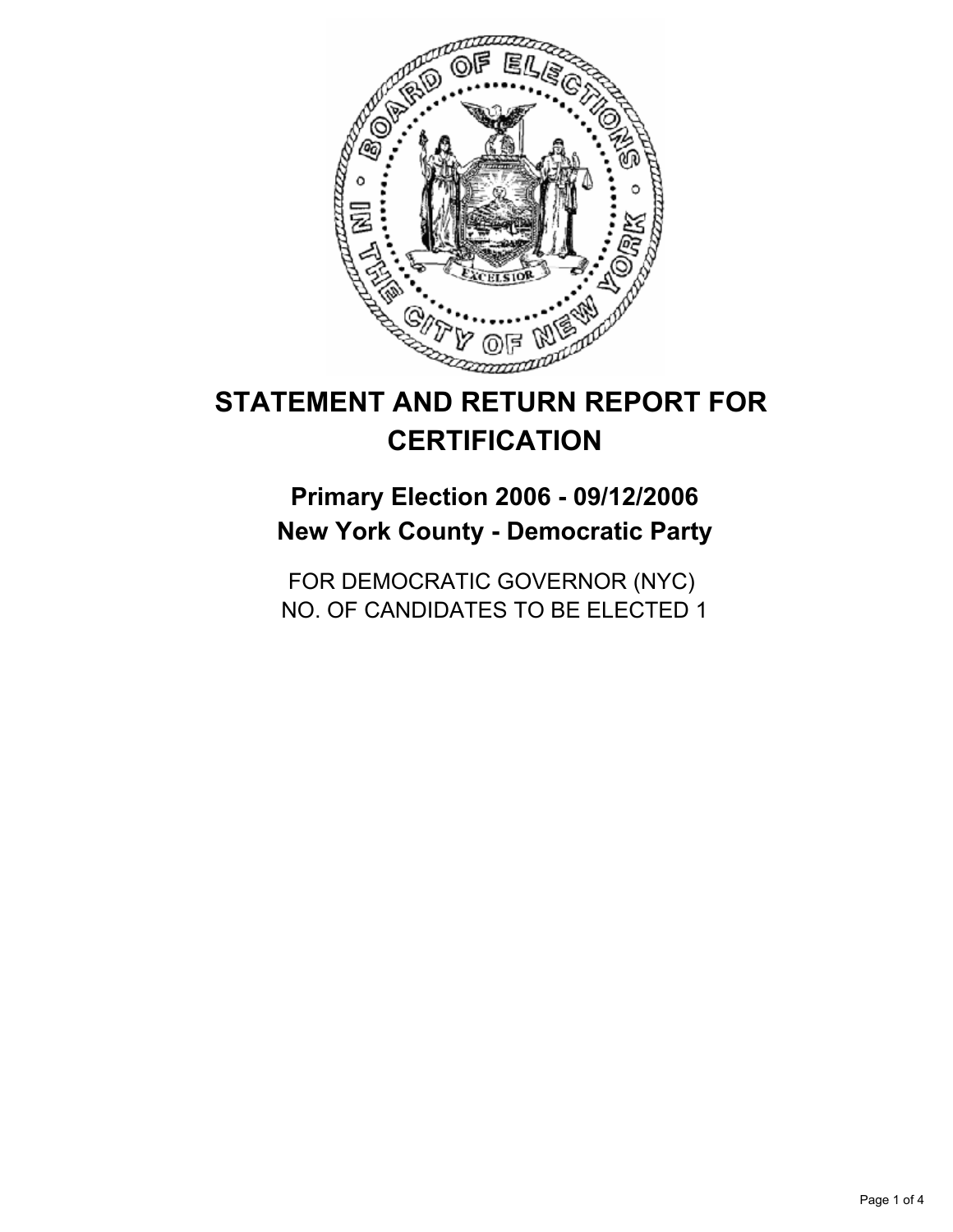

## **ASSEMBLY DISTRICT 64**

| <b>TOTAL VOTES</b>         | 8,446 |
|----------------------------|-------|
| TOM DUANE (WRITE-IN)       |       |
| MALACHY MCCOURT (WRITE-IN) |       |
| <b>THOMAS R SUOZZI</b>     | 1,314 |
| <b>ELIOT SPITZER</b>       | 7,130 |
| AFFIDAVIT                  | 131   |
| ABSENTEE/MILITARY          | 123   |
| <b>EMERGENCY</b>           | 25    |

## **ASSEMBLY DISTRICT 65**

| <b>EMERGENCY</b>       | 47    |
|------------------------|-------|
| ABSENTEE/MILITARY      | 243   |
| <b>AFFIDAVIT</b>       | 119   |
| ELIOT SPITZER          | 7,393 |
| <b>THOMAS R SUOZZI</b> | 1,040 |
| <b>TOTAL VOTES</b>     | 8,433 |

# **ASSEMBLY DISTRICT 66**

| <b>TOTAL VOTES</b>     | 12,573 |
|------------------------|--------|
|                        |        |
| <b>THOMAS R SUOZZI</b> | 1,145  |
| <b>ELIOT SPITZER</b>   | 11,428 |
| <b>AFFIDAVIT</b>       | 168    |
| ABSENTEE/MILITARY      | 243    |
| <b>EMERGENCY</b>       | 87     |

## **ASSEMBLY DISTRICT 67**

| <b>TOTAL VOTES</b>     | 13,996 |
|------------------------|--------|
| <b>THOMAS R SUOZZI</b> | 1,445  |
| <b>ELIOT SPITZER</b>   | 12,551 |
| AFFIDAVIT              | 205    |
| ABSENTEE/MILITARY      | 276    |
| EMERGENCY              | 160    |

## **ASSEMBLY DISTRICT 68**

| <b>EMERGENCY</b>       | 81    |
|------------------------|-------|
| ABSENTEE/MILITARY      | 138   |
| AFFIDAVIT              | 139   |
| <b>ELIOT SPITZER</b>   | 6,131 |
| <b>THOMAS R SUOZZI</b> | 1,056 |
| <b>TOTAL VOTES</b>     | 7,187 |

# **ASSEMBLY DISTRICT 69**

| <b>TOTAL VOTES</b>     | 13,683 |
|------------------------|--------|
| <b>THOMAS R SUOZZI</b> | 1,488  |
| ELIOT SPITZER          | 12,195 |
| AFFIDAVIT              | 153    |
| ABSENTEE/MILITARY      | 260    |
| <b>EMERGENCY</b>       | 119    |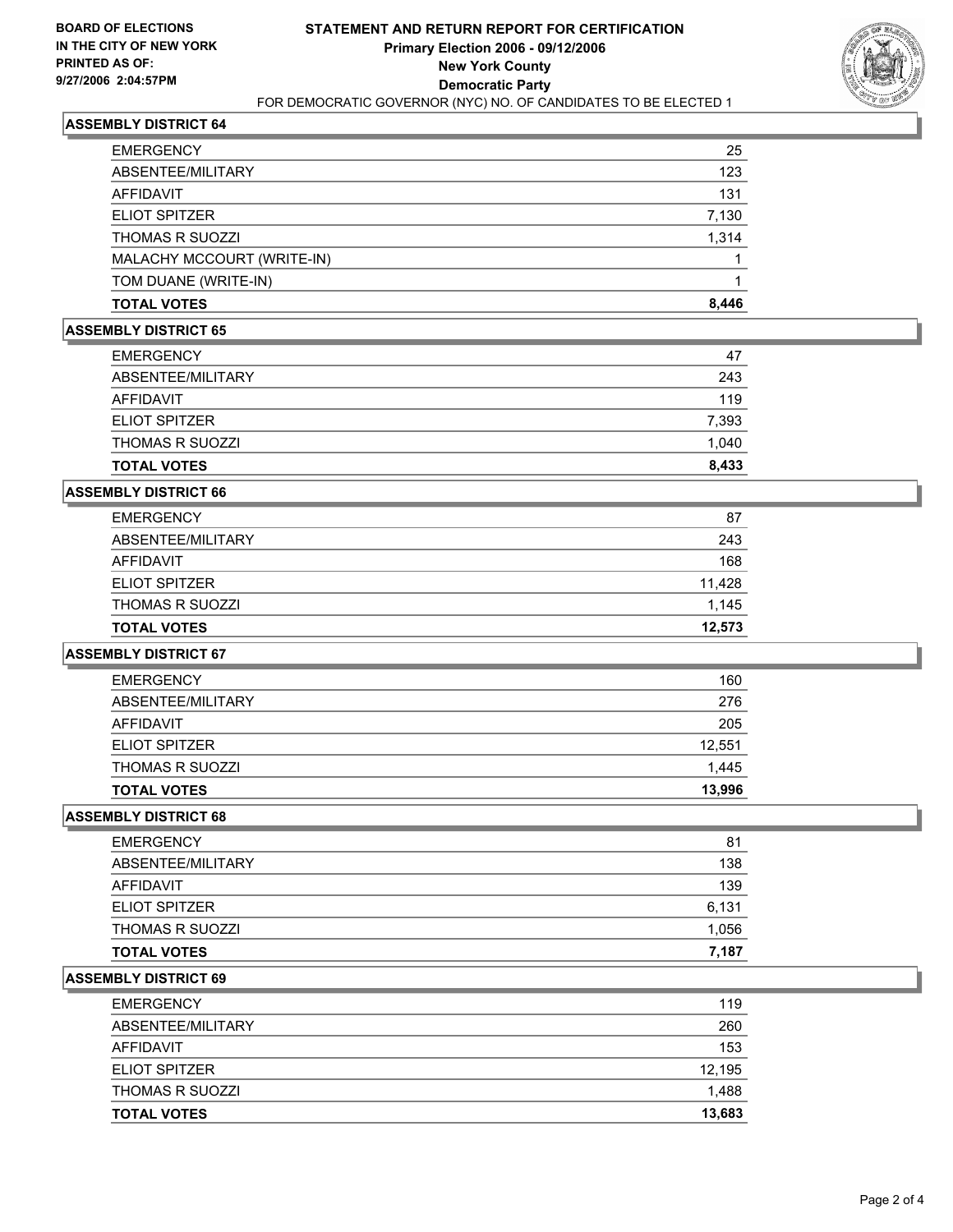

## **ASSEMBLY DISTRICT 70**

| <b>EMERGENCY</b>       | 52    |  |
|------------------------|-------|--|
| ABSENTEE/MILITARY      | 181   |  |
| AFFIDAVIT              | 145   |  |
| <b>ELIOT SPITZER</b>   | 7,536 |  |
| <b>THOMAS R SUOZZI</b> | 1,231 |  |
| <b>TOTAL VOTES</b>     | 8,767 |  |

# **ASSEMBLY DISTRICT 71**

| <b>TOTAL VOTES</b>     | 8,718 |
|------------------------|-------|
| <b>THOMAS R SUOZZI</b> | 1,088 |
| <b>ELIOT SPITZER</b>   | 7,630 |
| AFFIDAVIT              | 125   |
| ABSENTEE/MILITARY      | 208   |
| <b>EMERGENCY</b>       | 22    |

## **ASSEMBLY DISTRICT 72**

| <b>TOTAL VOTES</b>     | 5,885 |
|------------------------|-------|
| <b>THOMAS R SUOZZI</b> | 692   |
| <b>ELIOT SPITZER</b>   | 5,193 |
| AFFIDAVIT              | 81    |
| ABSENTEE/MILITARY      | 62    |
| <b>EMERGENCY</b>       |       |

# **ASSEMBLY DISTRICT 73**

| 71    |
|-------|
| 207   |
| 138   |
| 8,029 |
| 1,118 |
|       |
| 9,148 |
|       |

## **ASSEMBLY DISTRICT 74**

| <b>EMERGENCY</b>            | 55     |
|-----------------------------|--------|
| ABSENTEE/MILITARY           | 207    |
| AFFIDAVIT                   | 191    |
| <b>ELIOT SPITZER</b>        | 10,422 |
| <b>THOMAS R SUOZZI</b>      | 1,597  |
| JOSEPH LIEBERMAN (WRITE-IN) |        |
| MALACHY MCCOURT (WRITE-IN)  |        |
| <b>TOTAL VOTES</b>          | 12.021 |

## **ASSEMBLY DISTRICT 75**

| <b>EMERGENCY</b>           | 106    |
|----------------------------|--------|
| ABSENTEE/MILITARY          | 254    |
| AFFIDAVIT                  | 173    |
| <b>ELIOT SPITZER</b>       | 9,523  |
| <b>THOMAS R SUOZZI</b>     | 1,289  |
| MALACHY MCCOURT (WRITE-IN) | 2      |
| <b>TOTAL VOTES</b>         | 10,814 |